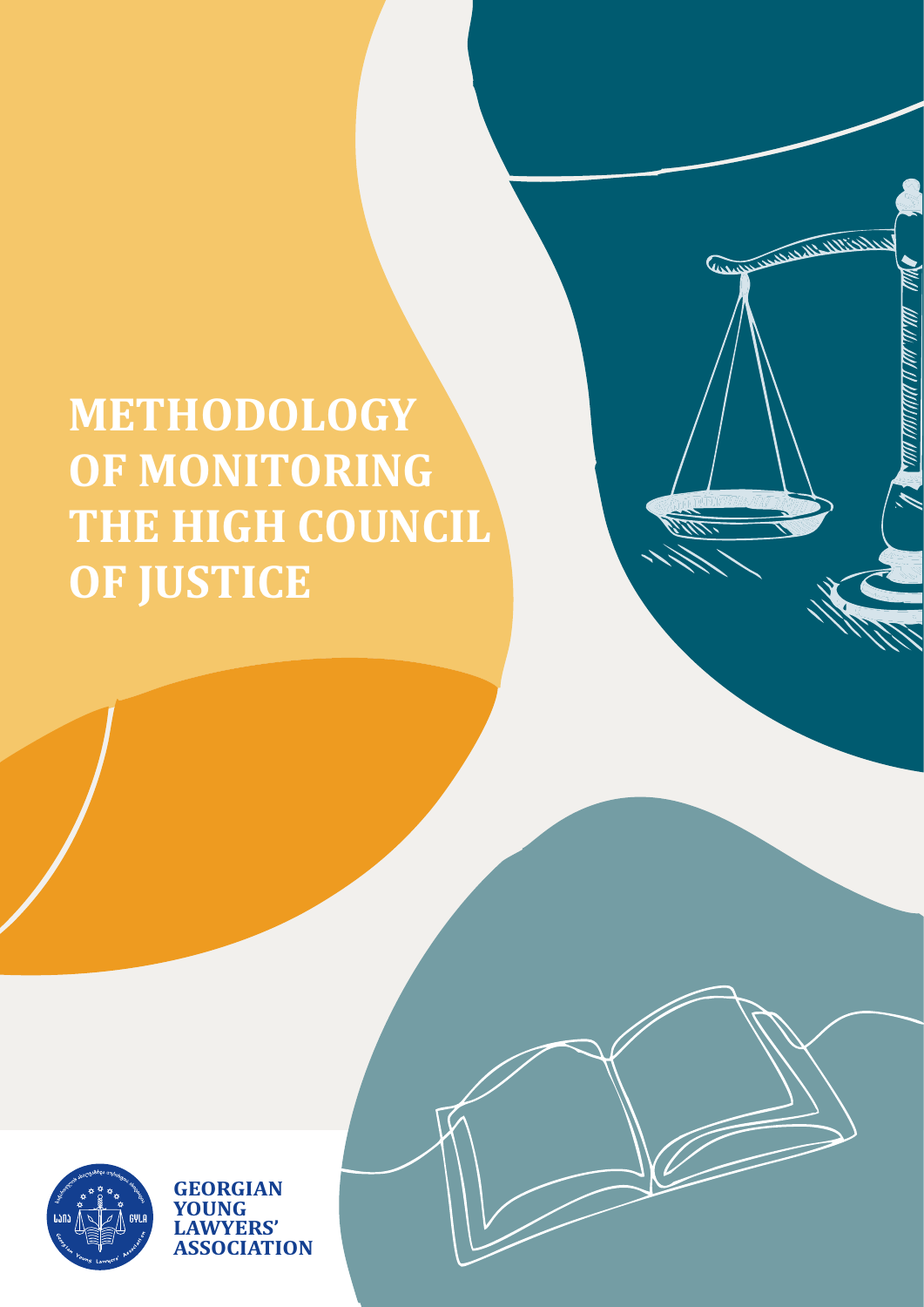**Georgian Young Lawyers' Association**

# **METHODOLOGY OF MONITORING THE HIGH COUNCIL OF JUSTICE**

This document was made possible by the support of the American People through the United States Agency for International Development (USAID). The contents of this report are the sole responsibility of Georgian Young Lawyers' Association do not necessarily reflect the views of East West Management Institute, USAID or the United States Government.



E A S T · W E S T MANAGEMENT<br>INSTITUTE Promoting Rule of Law<br>in Georgia (PROLoG)

**Tbilisi 2021**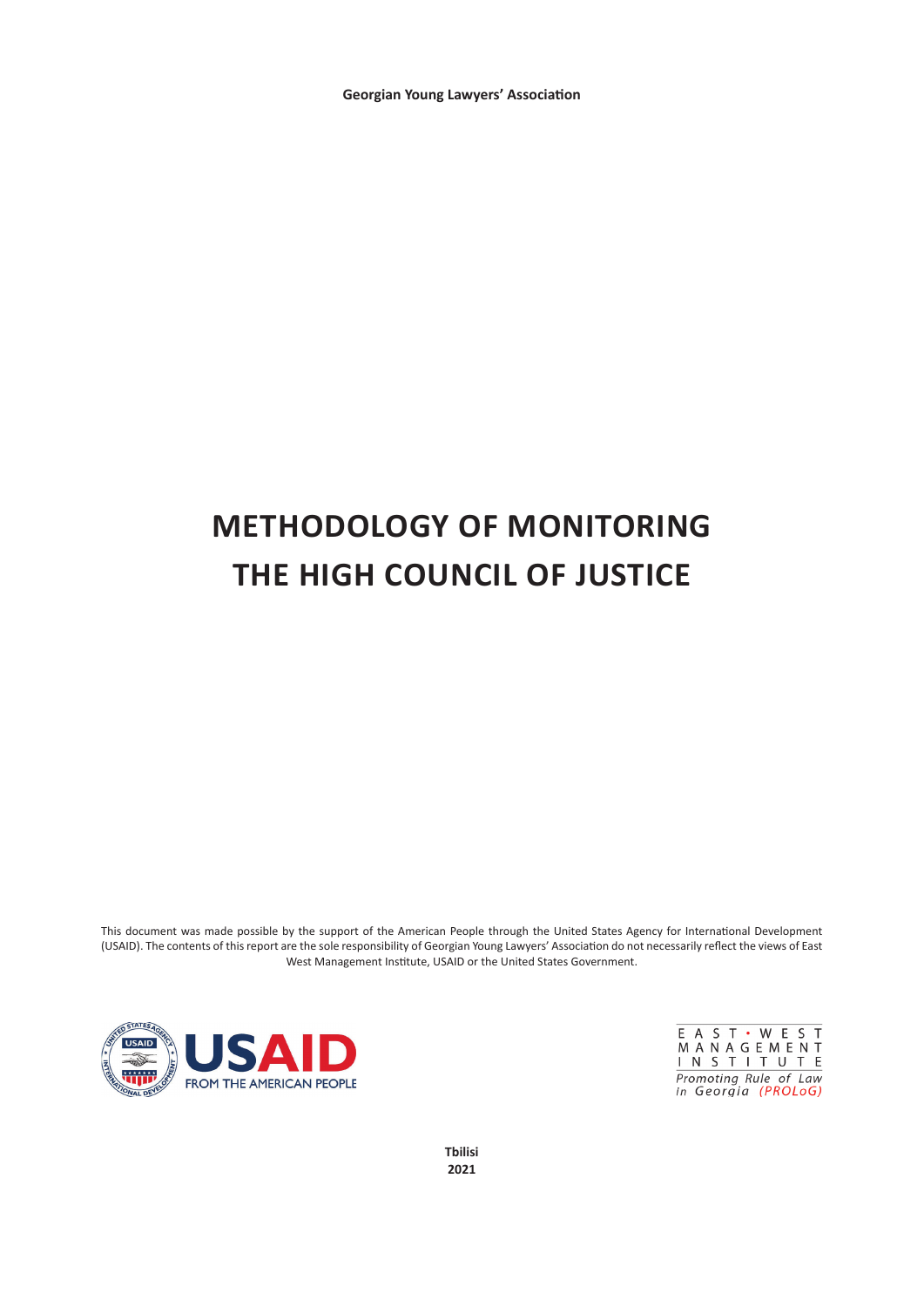It is prohibited to reprint, reproduce or distribute the materials of this publication for commercial purposes without prior written permission of Georgian Young Lawyers Association.

> J. Kakhidze street No15, Tbilisi, Georgia (+995 32) 295 23 53, 293 61 01 www.gyla.ge --------------------------------------------------------------------------------------

> > © *2021, Georgian Young Lawyers Association*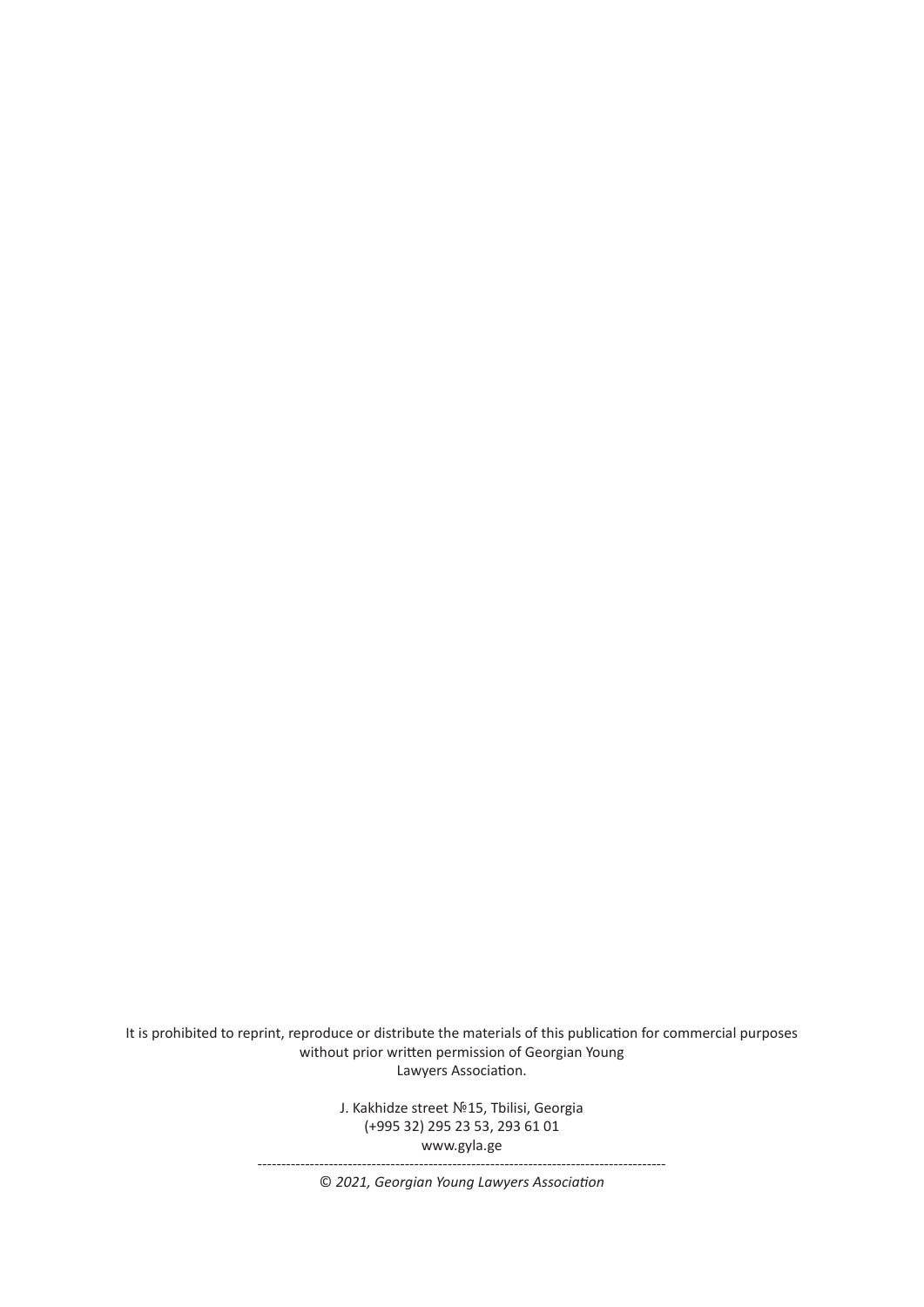#### **INTRODUCTION**

The Georgian Young Lawyers' Association (GYLA), within the framework of the project Promoting Rule of Law in Georgia (PROLoG) financed by USAID and implemented with the support of the East-West Management Institute, was monitoring the activities of the High Council of Justice of Georgia (hereinafter referred to as the Council) with the Transparency International Georgia from March 2012 to 2019. In 2019-2021 GYLA monitored the activities independently.

The Council is a constitutional body of the common court system.<sup>1</sup> Its purpose is to ensure the independence and efficiency of the courts, the appointment and dismissal of judges, the nomination of judges of the Supreme Court, and the fulfillment of other important tasks.<sup>2</sup> The Council, in fact, fully manages the system of common courts. The purpose of the monitoring was to identify and evaluate the positive or negative tendencies in the activities of the Council, the process of implementation of the legislation in practice, the positioning of the Council on issues considered challenging for the system.

The research consisted of findings, main text, and recommendations.

The findings and recommendations of the research served to increase the effectiveness of the Council's work, promoting transparency and impartiality of the justice system.

The monitoring period included a one-year term - from the beginning to the end of the year. Nine monitoring reports of the Council were prepared within the project (2012-2021).

<sup>&</sup>lt;sup>1</sup> Constitution of Georgia, Article 64, Paragraph 1.

 $2$  Ibid.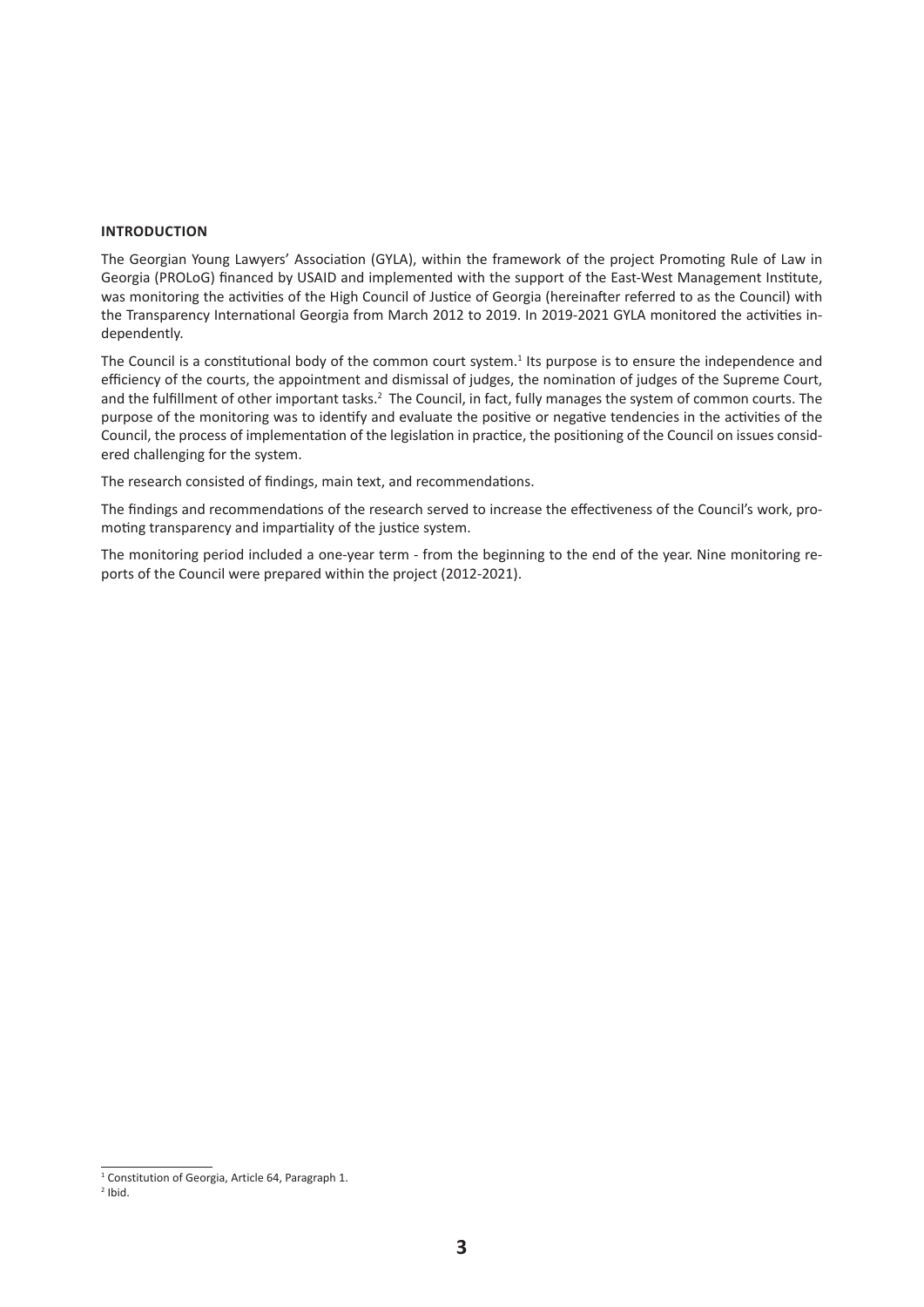# **OBJECTIVES OF MONITORING**

- Assess the performance of the main constitutional body having the function of administering the judiciary in the scope of its effective assurance of the independence of the judiciary;
- Evaluation/analysis of the ongoing legislative reforms in the judiciary and their implementation;
- Promoting the Council's transparency and accountability;
- Document and analyze the situation in the judiciary, monitor the dynamics of reforms, and develop relevant recommendations/promote advocacy.

In the first stage of the monitoring, the observation was carried out in the following directions:

- The procedure for appointing judges;
- The practice of judges' secondments;
- Disciplinary proceedings;
- Transparency of the Council.

Each year, new chapters were added to the report, considering the legislative changes, as well as the challenges encountered in monitoring the activities of the Council, such as differences of opinion and pluralism in the Council, the role of chairpersons in the judiciary, the nomination of candidates for the Supreme Court, recruitment at the Council.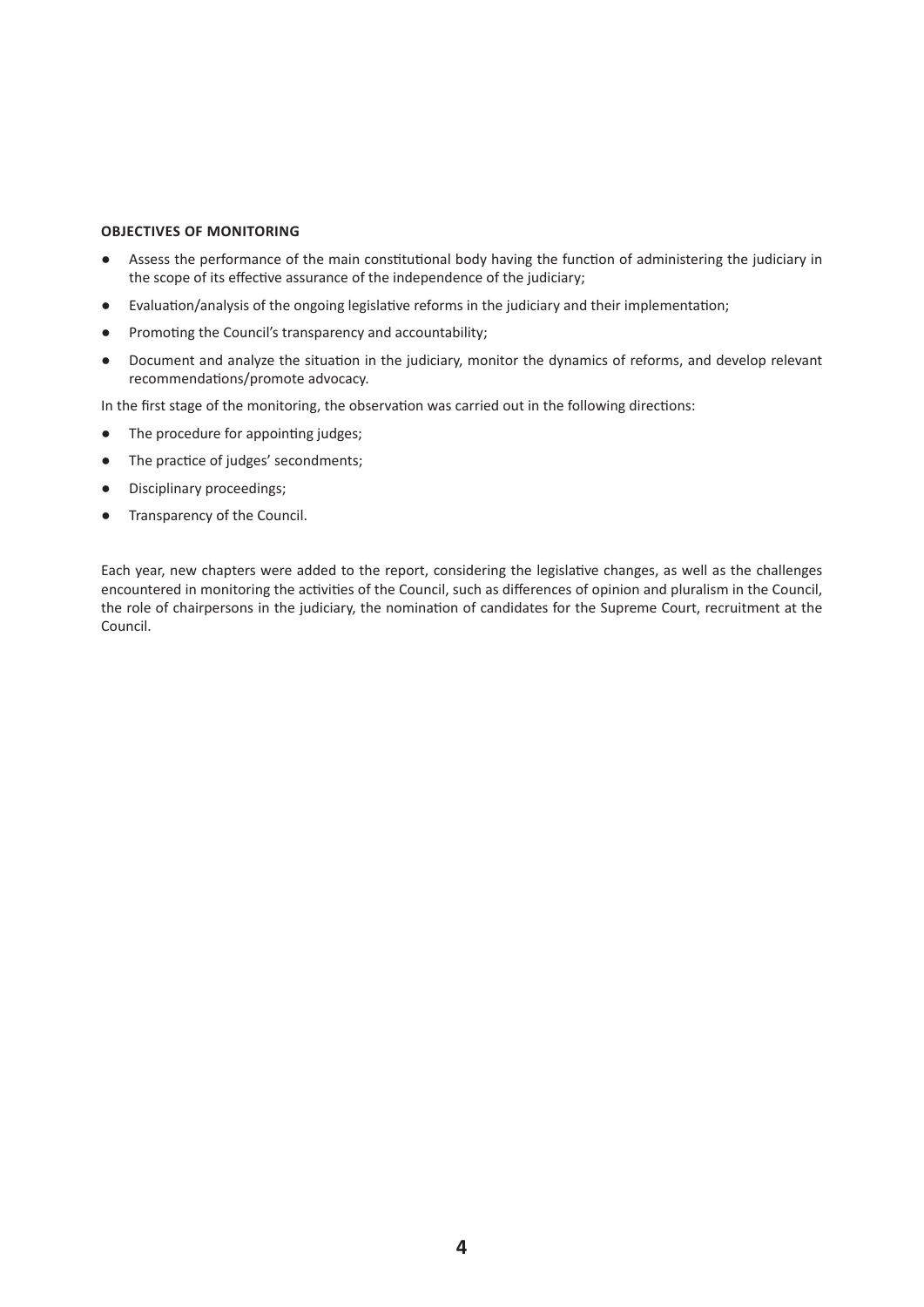## **RESEARCH TOOLS AND RESOURCES**

The research methodology, to understand the issues raised in the report, was based on the assessment of legislative changes, the analysis of its implementation, the study of international standards and experience, and the information obtained through the direct attendance at the sessions of the Council.

The following sources were mainly used in the research process:

Normative framework in Georgia, both legislative and subordinate acts:

- Constitution of Georgia;
- Organic Law of Georgia on Common Courts;
- Rules of Procedure of the High Council of Justice;
- The procedure for selecting candidates for judges;
- The rule of automatic distribution of cases in the common courts of Georgia through the electronic system;
- Charter of the High School of Justice.

Data obtained by requesting public information and posted on the Council's website regarding:

- Pre-publishing information related to the sessions and the agenda;
- Session preparation and management;
- Publishing minutes and decisions of the sessions;
- Filming and covering the sessions;
- Appointment of chairpersons of courts, boards/chambers;
- Appointment of judges by competition/for life;
- Enrollment of students in the School of Justice;
- Statistics on disciplinary proceedings.

Data obtained as a result of monitoring Council sessions: information obtained through the direct attendance at Council sessions and various public meetings. GYLA also relied on past reports and research evaluating the judiciary.

**During the preparation of the report, the best international standards and experiences were studied** - documents prepared by international organizations - the Venice Commission, the OSCE, the Consultative Council of European Judges (guidelines, reports, evaluations, etc.), both general and specific opinions and recommendations on the legislation of our country.

*Below the monitoring methodology is presented in detail, with examples of the Council transparency issues and the selection and appointment of judges, considering the relevant questionnaire and the letter requesting public information.*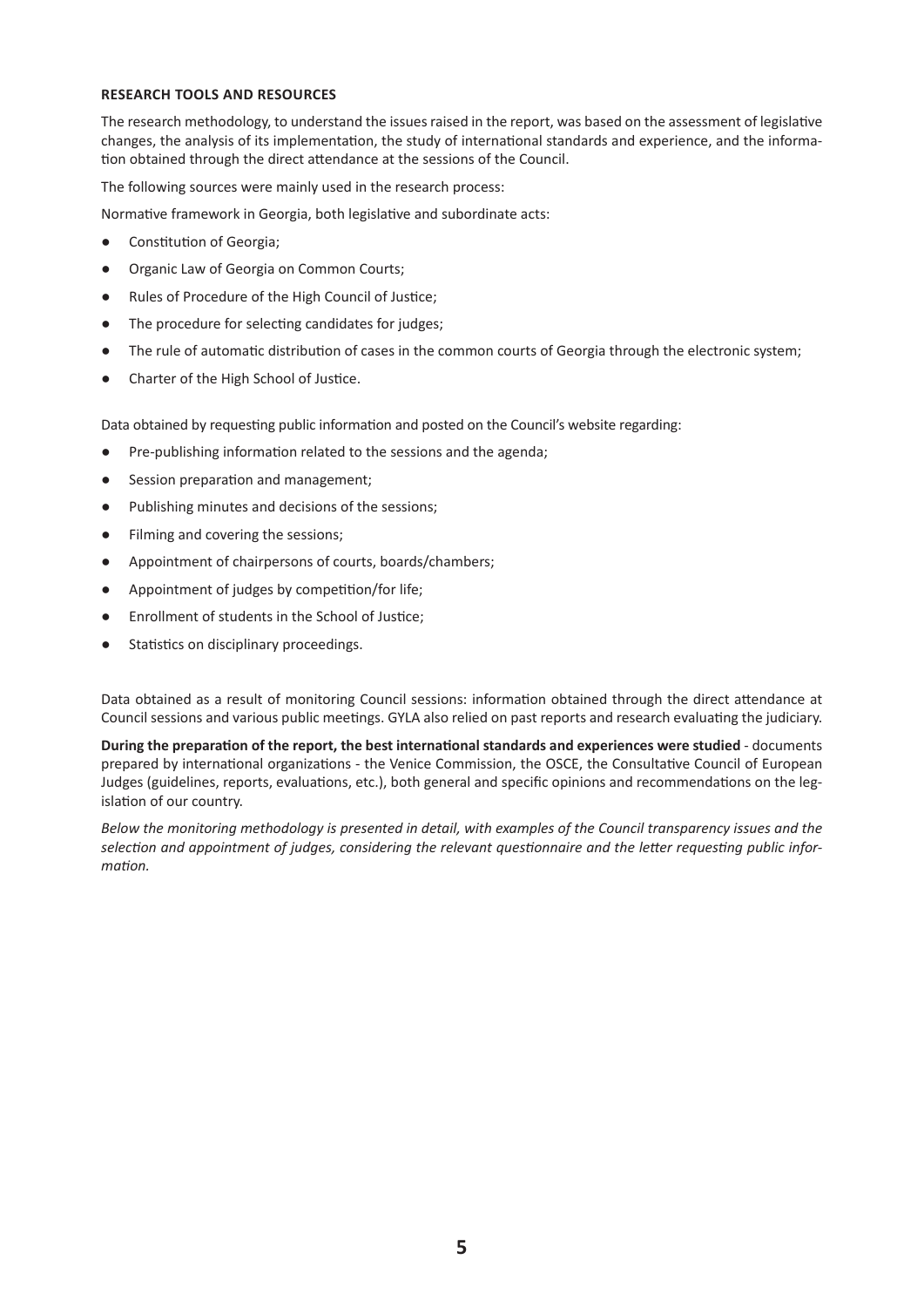## **MONITORING THE TRANSPARENCY OF THE COUNCIL**

During the monitoring, the legislation related to the transparency of the activities of the Council was analyzed, the extent to which the regulations of the Council met the standards of transparency was assessed, and the challenges that existed in this regard at the legislative level were identified.

Then the analysis of the implementation of the existing regulations at the legislative level began. The evaluation was based on continuous monitoring of the timely and complete publication of information on the website, as well as information obtained through direct attendance at the Council meetings. Issues such as closure procedures of sessions, media access to the sessions, the quality of the topics initiated - how well the information was gathered around them, the involvement of each member of the Council, etc. were assessed through attendance at the meetings. In addition, the tendencies of improvement and deterioration were identified in relation to the results of previous years.

## **To illustrate, a session monitoring questionnaire is presented below**

The questionnaire contains standard questions about the publication of the session date and agenda, as well as open-ended questions that are discussed in the context of direct attendance at the session as a result of monitoring and evaluation. The questionnaire was developed annually, considering the legislative changes that were implemented in the field of justice during the reporting period.

## **Questionnaire for monitoring the Council meetings**

- 1. Session of the High Council of Justice: year, date, hour;
- 2. Council members present at the session;
- 3. When was the information about the session published?
- 4. When was the agenda published?
- 5. Item(s) on the agenda;
- 6. The initiator of the item;
- 7. Whether the session was closed during the discussion of any item;
- 8. Motivation for closing the session;
- 9. How well the topic was prepared during the hearing;
- 10.How clearly and comprehensibly the topic was presented at the hearing;
- 11. Who submitted the topic for hearing, a Council member/Council employee?
- 12. The item concerned:
	- $\triangleright$  Issuance of an individual act-ordinance;
	- $\triangleright$  Issuance of a normative act-resolution.
- 13. After the ordinance was issued, whether it contained a written justification; whether an interested person was allowed to submit a written opinion;
- 14. In case of adoption of the resolution, whether it was published on the website of the Council at least 7 days in advance;
- 15. The following opinions were expressed:
- 16. Member of the Council:
- 17.Opinion:
- 18. Voting Results:

**Monitor Note (This should include monitor evaluations and any important information related to the hearing of the topic).**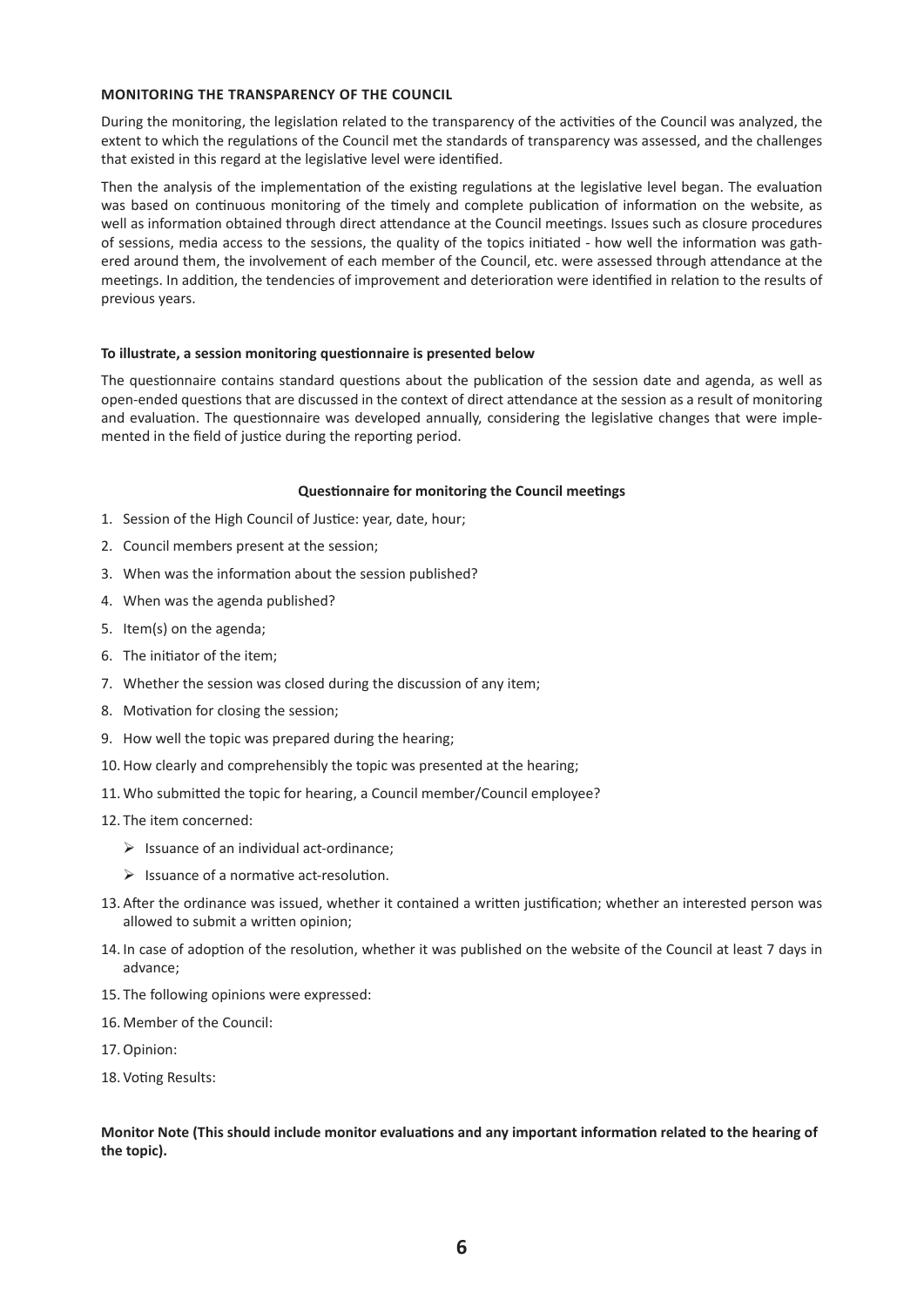# **RULES AND PROCEDURE FOR APPOINTMENT OF JUDGES, THE PRACTICE OF APPOINTMENT/APPOINTMENT FOR LIFE**

This section assesses the changes made during the reporting year, the deficiencies identified during their implementation in practice, and a summary of the information received.

In evaluating the judges appointed for the probationary period, since these topics were discussed (selection of evaluators by a lot) in a closed session, we analyzed the legislative regulations, their advantages and disadvantages, and cases of application in practice. We also requested evaluation reports in the form of public information, which clearly showed the shortcomings in the template evaluation by the members of the Council on the criteria of good faith and competence of judges.

The process of interviewing judges of the first and second instance is closed in accordance with the regulations of the Council. Only with the candidates' consent is it possible to attend the interviews and assess the environment of the interview, how equal the approach is to each candidate, whether they are asked questions of similar difficulty, and so on.

In addition to attending face-to-face interviews, there were additional competition-related information and statistics requests, a study of the information on the website, and evaluation and analysis of the Council decisions. To illustrate, here is a letter requesting public information:

To the person responsible for ensuring access to public information

And for the proactive disclosure of the information

Of the High Council of Justice of Georgia

## Statement

In accordance with the Constitution of Georgia and the General Administrative Code, please provide the following public information:

- 1. In addition to the rule established by the Organic Law of Georgia on Common Courts for the Evaluation and Appointment of Probationary Judges, has a decision of the High Council of Justice been made regulating the evaluation and appointment of judges appointed for probation? In case of a positive answer, please provide us with the relevant documents.
- 2. According to Article 36<sup>1</sup>, Paragraph 3 of the Organic Law on Common Courts, "a judge shall be informed of the **evaluation procedure and the circumstances** that will be taken into account when evaluating them by certain criteria and the decision to appoint a judge for life at the beginning of their 3-year term." Please provide the information sent by the High Council of Justice to the judges appointed for the probationary period to fulfill the above article.
- 3. According to Article 36<sup>4</sup>, Paragraph 5 of the Law of Georgia on Common Courts, "in order to facilitate the **proper conduct of the judge evaluation procedure, a relevant structural unit shall be established in the High Council of Justice of Georgia**, whose staff provides technical assistance to the evaluator and performs their individual tasks to find the information needed to evaluate a judge according to a specific criterion." Please provide information on the structural unit established to comply with the requirements of this law and the rules regulating the operation of this structural unit.
- 4. Please provide a copy of the sample form approved by the High Council of Justice of Georgia, which reflects the characteristics of the criteria of good faith and competence, in accordance with Article 36<sup>4</sup>, Paragraph 10, Subparagraph "b" of the Organic Law on Common Courts.
- 5. Please provide information/decision of the Council on all the documents and materials based on which, in accordance with Article 36<sup>4</sup>, Paragraph 10, Subparagraph "c" of the Organic Law on Common Courts, the performance of judges during the probationary period is assessed.
- 6. Please provide information/decision on how members of the Evaluation Council interpret each characteristic of the good faith criteria set out in Article  $36<sup>3</sup>$ , Paragraphs 3 and 6 of the Organic Courts for the purposes of good-faith assessment for the judges appointed for the probationary period (for example, how a good faith, proper awareness of duties and responsibilities, etc. of a judge are interpreted). Please provide us with a decision made by the Council in this regard, if any.